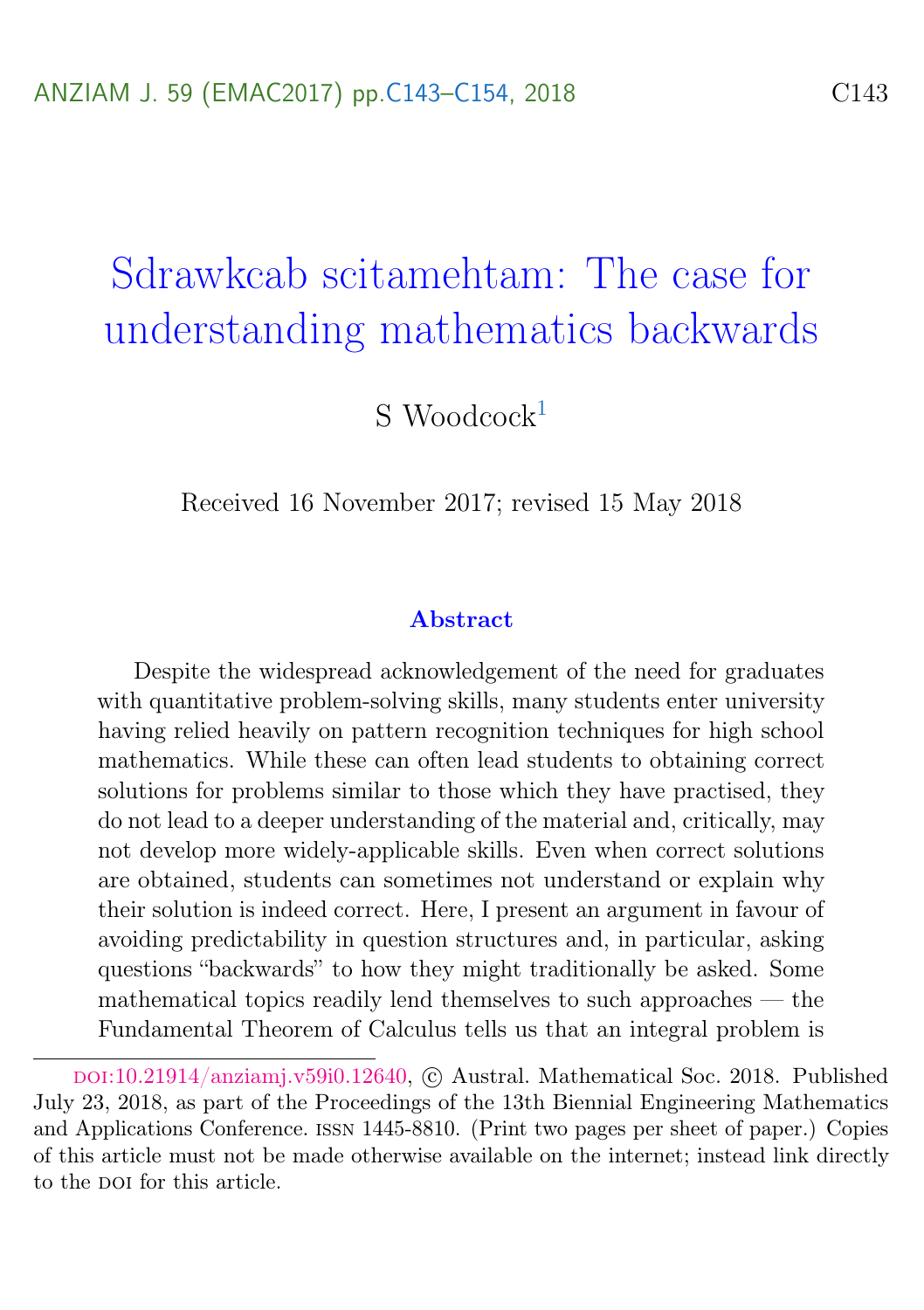<span id="page-1-1"></span>inherently linked to an antiderivative problem — whereas other require much more care and subtlety to avoid routine or predictable assessments. I will discuss some preliminary results from a first year probability subject at the University of Technology Sydney (UTS) which suggest that student understanding of material can be increased when they feel that prioritising pattern recognition over problem solving is unlikely to be rewarded with high marks.

Subject class: 97U40

Keywords: Mathematics Education; Assessment

## **Contents**

|                   | 1 Introduction | C144             |
|-------------------|----------------|------------------|
|                   | 2 Discussion   | C146             |
|                   | 3 Results      | C149             |
|                   | 4 Conclusions  | C <sub>151</sub> |
| <b>References</b> |                |                  |

# <span id="page-1-0"></span>1 Introduction

The development of quantitative problem-solving skills has been identified by the Office of the Chief Scientist as being a national priority, recognising "the critical role they have in ensuring the continued prosperity of Australia" [\[3\]](#page-9-1). Despite this, many students' primary learning strategies for mathematics are founded in pattern recognition techniques [\[9,](#page-10-0) [13\]](#page-11-1). That is, they prioritise learning routines for questions in the belief that those on which they will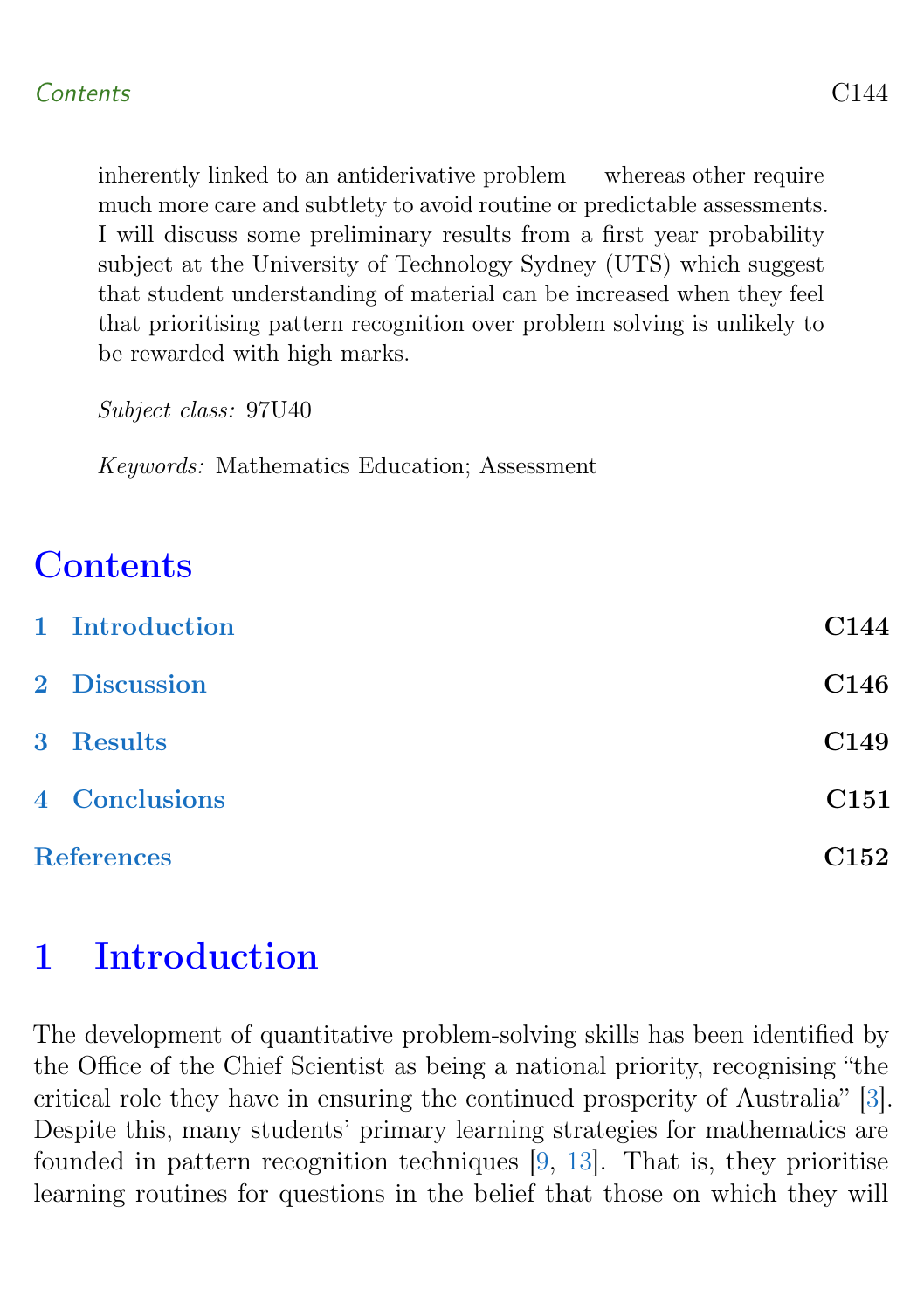### <span id="page-2-0"></span>1 Introduction C145

be assessed may be very similar to those for which they have already seen solutions. This can lead to a situation whereby students may be able to correctly answer questions on material but have minimal understanding of why their remembered routine works or how it might need to be adapted to address less similar problems [\[11\]](#page-10-1).

There are many reasons for this. Some of these study habits are formed in high school, when pressured to cover a large number of topics quickly with the aim of maximising performance in exams for university admission. From the perspective of university curriculum development, such issues cannot easily be addressed. There are, however, approaches which can minimise the effectiveness of such shallow learning techniques and, I would argue, encourage greater engagement with understanding of mathematics and original enquiry than with rote learning [\[14,](#page-11-2) [12\]](#page-11-3).

One major issue which can be readily addressed with a more careful approach to undergraduate learning and assessment is avoiding unnecessary predictability in question formulation. Many leading textbooks will ask all questions on certain topics from the same approach. That is, these questions are all essentially the same routine or argument, albeit with different numbers and perhaps a different context.

For the purpose of this study, I will characterise questions on a mathematical topic into being asked either forwards or backwards. A question asked forwards is defined as one for which a well-defined problem is posed for which there is a single correct answer. Most questions which arise, either in a real-world context or from a textbook problem are forwards problems. These are important in instilling routines of mathematical solution to students. In many cases, however, the solution can be recalled as a pattern of steps, even if the underlying reason or logic behind those steps is not fully comprehended [\[8\]](#page-10-2). The other category of question, a backwards problem, is defined as one for which there may be multiple correct answers whereby the student has to demonstrate a much broader understanding of the topic, often having to display comprehension of multiple mathematical ideas to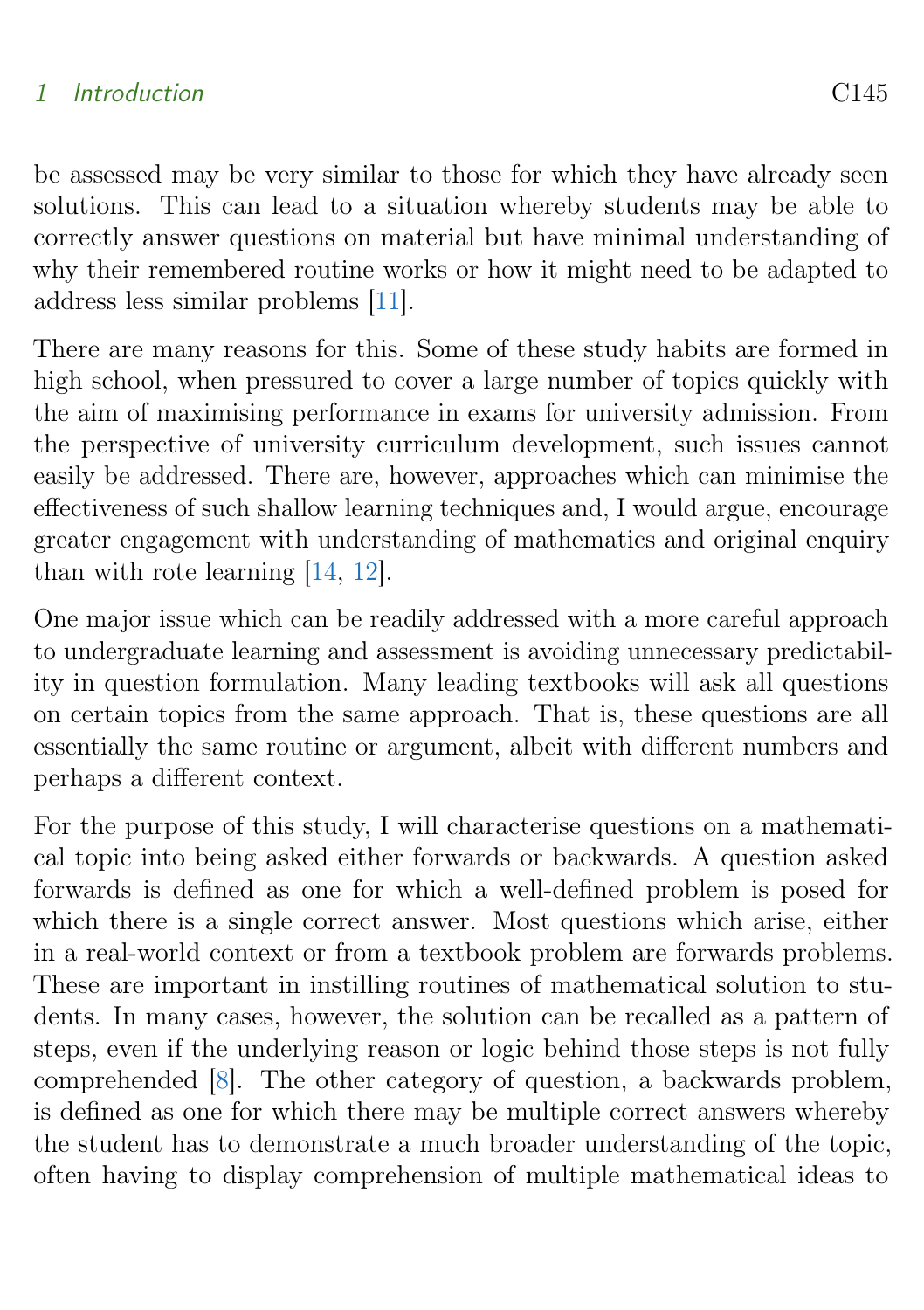### <span id="page-3-1"></span>2 Discussion C146

produce a correct solution. As such, backwards questions are, in general, both inverse problems [\[6\]](#page-10-3) and also open questions [\[15\]](#page-11-4) and hence blend many of the well-studied benefits [\[2\]](#page-9-2) of both educational approaches.

There are, of course, topics in a common mathematics syllabus which lend themselves easily to both forwards and backwards approaches. For example, when learning basic differentiation, this is often accompanied by solving simple differential equations by inspection. This is effectively giving students the result of having differentiated a given function and asking them what form the original undifferentiated function must have taken. Many other topics, however, require a more creative and novel approach to problem formulation than is sometimes displayed to ensure that students are encouraged to understand problems more fully than by simply remembering one routine.

### <span id="page-3-0"></span>2 Discussion

As previously mentioned, one issue is that, for many topics, leading textbooks and available educational resources formulate the vast majority — if not all problems on a topic in a similar fashion. That is to say that all questions are asked in a forwards direction. As this project draws upon student data from a first year probability subject, I will focus primarily on this discipline area.

Consider the example of assessing a student's understanding of the expectation of a discrete random variable. The vast majority of questions set on this topic will give a valid probability mass function and assess whether or not the student knows that the expectation is calculated via a weighted sum of each possible value of the variable with weights equal to the probabilities of each outcome. Indeed, using the freely-available resources on this topic on the Khan Academy website [\[1\]](#page-9-3) (as of November 2017), there are ten such questions on this topic and all ten are identical in structure and would be classified here as forwards questions. While such resources are unquestionably useful for developing the most commonly-required routines for solutions, they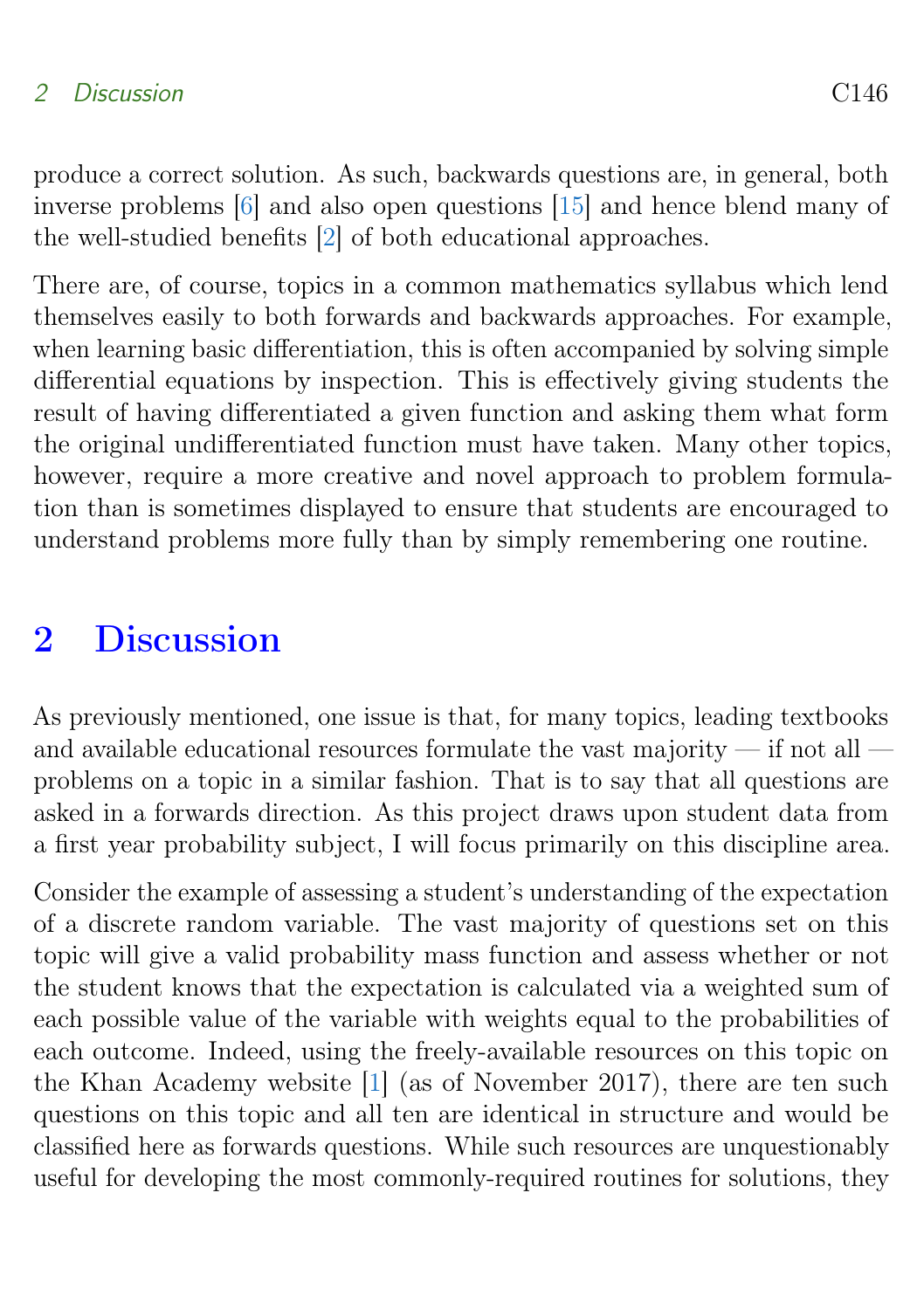#### 2 Discussion C147

nonetheless risk students developing shallow understanding which may be reinforced by frequently obtaining correct solutions without understanding the topic completely.

Keeping with the example of assessing a student's understanding of the expectation of a discrete random variable, such forwards questions only assesses whether a student can remember and implement the fact that, for a random variable X with probability mass function  $f<sub>X</sub>$ , the expectation of this variable  $E(X) = \sum$ k  $kf_X(k)$ .

Consider the case of two students, one with only superficial understanding of random variables and the other with a more complete understanding. Given a discrete random variable X with well-defined probability mass function

$$
f_X(k) = P(X = k) =
$$
\n
$$
\begin{cases}\n0.8 & k = 1, \\
0.2 & k = 3, \\
0 & \text{otherwise,} \n\end{cases}
$$

both students may be able to answer that  $E(X) = (1 \times 0.8) + (3 \times 0.2) = 1.4$ . If, however, the problem is not well-defined and has a meaningless invalid probability mass function, say,

$$
f_X(k) = P(X = k) = \begin{cases} 1.1 & k = 1, \\ -0.1 & k = 3, \\ 0 & \text{otherwise,} \end{cases}
$$

the student who fully understands the topic may note that this is meaningless, whereas the student with superficial understanding may well implement the remembered formula and state that  $E(X) = (1 \times 1.1) + (3 \times -0.1) = 0.8$ .

By reversing the question, and asking the student to give an example of a probability mass function which has a given expectation, an assessor is able to gain considerably deeper insight into a student's understanding of this topic. The student needs not only to display an understanding of how to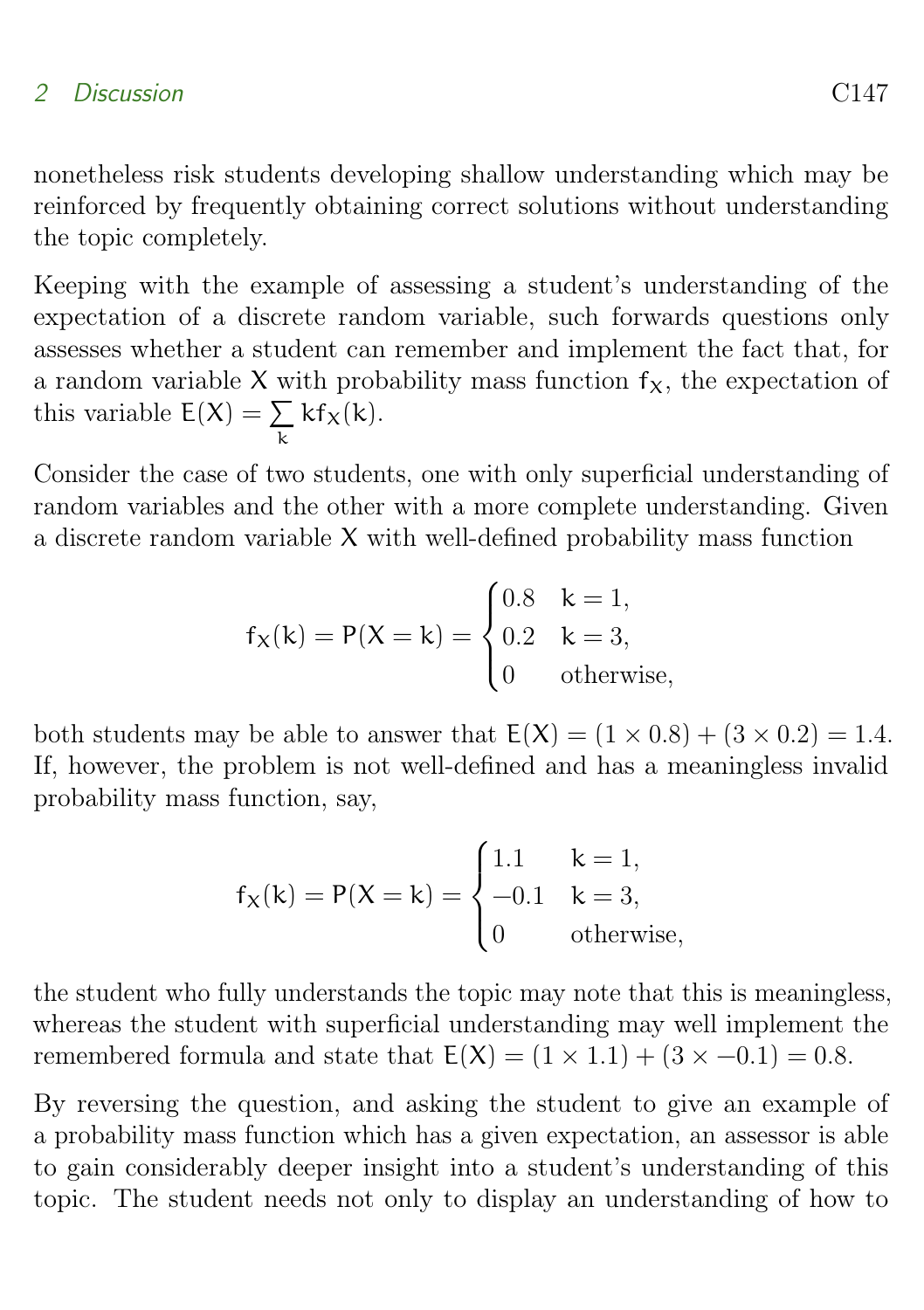calculate an expectation, but also what constitutes a valid probability mass function and how to write one correctly. Table [1](#page-5-1) compares the understanding required to answer both a forwards and backwards question.

<span id="page-5-1"></span>Table 1: Comparison of required topic understanding for answering a question on discrete probability mass functions and the associated expectation of their random variables. The first column is a more traditional question approach and the second column is for the backwards question.

<span id="page-5-0"></span>

|                                                                                                                                  | Question                                      |                          |  |  |  |
|----------------------------------------------------------------------------------------------------------------------------------|-----------------------------------------------|--------------------------|--|--|--|
|                                                                                                                                  | "Given probability"                           | "Write down a possible"  |  |  |  |
|                                                                                                                                  | mass function $f_X$ ,                         | probability mass         |  |  |  |
|                                                                                                                                  | calculate $E(X)$ "                            | function $f_X$ such that |  |  |  |
|                                                                                                                                  |                                               | $E(X) = $ "              |  |  |  |
| Recollection and implemen-                                                                                                       |                                               |                          |  |  |  |
| tation of $E(X) = \sum k f_X(k)$                                                                                                 | <b>REQUIRED</b>                               | <b>REQUIRED</b>          |  |  |  |
| Understanding that random<br>variable is discrete, hence<br>probability mass function,<br>not a continuous density<br>function   | <b>IMPLICITLY GIVEN</b><br><b>BY QUESTION</b> | <b>REQUIRED</b>          |  |  |  |
| Understanding that probabil-<br>ity mass function is always<br>non-negative i.e. $f_X(k) \geq 0$<br>for all $k \in \mathbb{R}$ . | <b>IMPLICITLY GIVEN</b><br><b>BY QUESTION</b> | <b>REQUIRED</b>          |  |  |  |
| Understanding that probabil-<br>ity mass function must sum<br>to one i.e. $\sum f_X(k) = 1$<br>k                                 | <b>IMPLICITLY GIVEN</b><br><b>BY QUESTION</b> | <b>REQUIRED</b>          |  |  |  |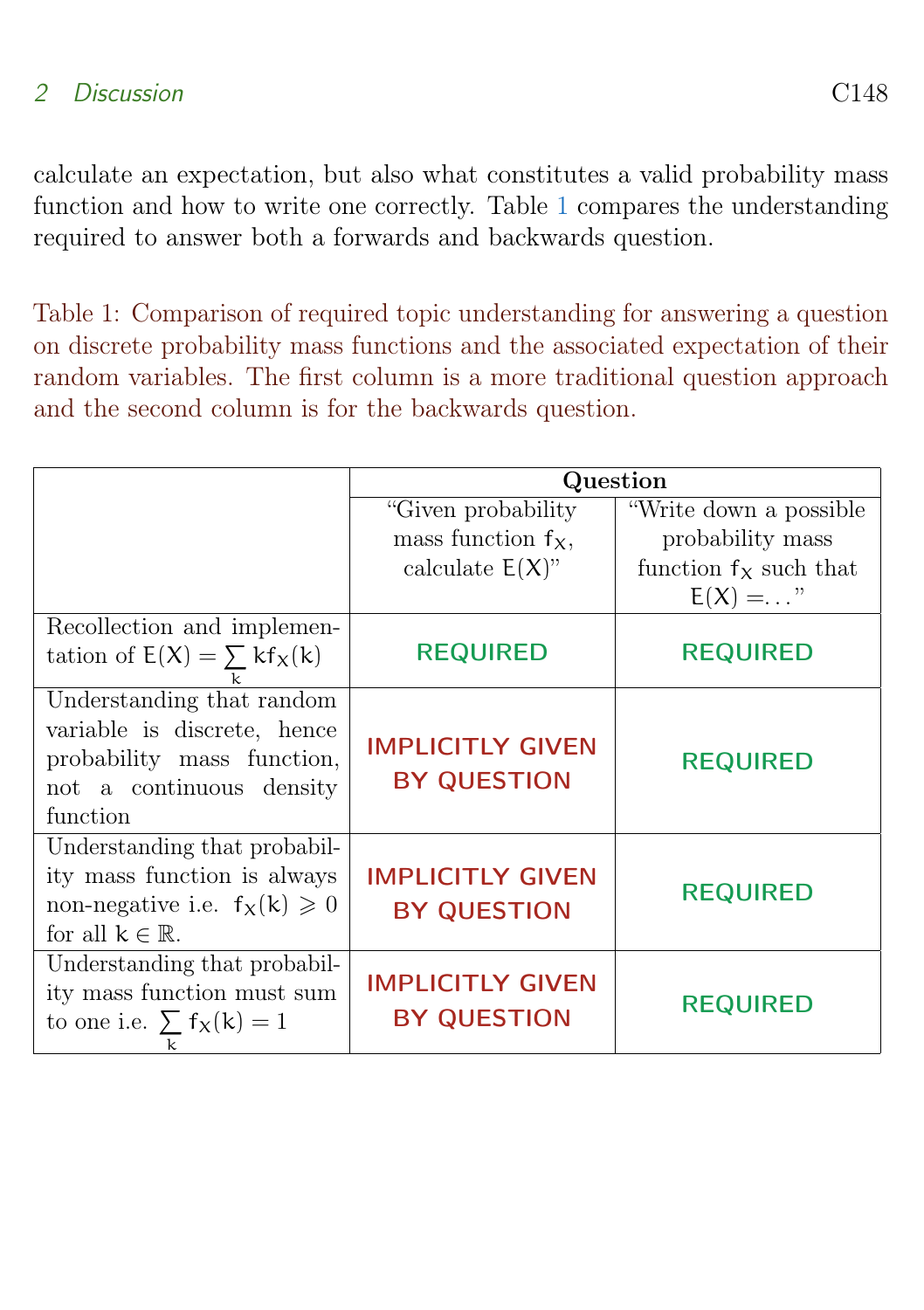### 3 Results C149

### 3 Results

To assess whether backwards questions can more accurately capture students' deeper understanding of mathematical material, a small pilot study was undertaken in a first year undergraduate subject delivered at UTS. For each of five topic areas, 83 students were asked to self-identify their own level of understanding of that topic. Each was asked to self-assess his/her understanding of each topic into one of the four categories, presented as below:

- 4 = "I believe I understand this topic fully and can correctly answer all or almost all questions on it."
- $3 =$  "I believe can correctly answer all or almost all questions on this topic, but don't fully understand the theory."
- $2 =$  "I believe I understand some of the theory and can answer some questions correctly."
- $1 =$  "I struggle to answer questions on this topic correctly."

Responses for this survey were carried out after students had already attempted two forwards questions (and seen whether or not their work had been marked as correct) but before attempting one additional backwards question.

The most major limitation with this is the small sample size. With 83 student responses for each of 5 topics, with 3 categories for forward questions, 2 for backwards questions and 4 for the self-stated understanding, there are far too few observations to fit all possible models. This would require a 5 way (83 by 5 by 3 by 2 by 4) contingency table, but would have many extremely small expected counts, with some almost certainly zero. For example, unsurprisingly, there were no students who got both forwards questions and the backwards question correct, yet self-identified as having the lowest possible level of understanding of a given topic. Even merging some cells would not be sufficient to properly assess all marginal and conditional dependence models.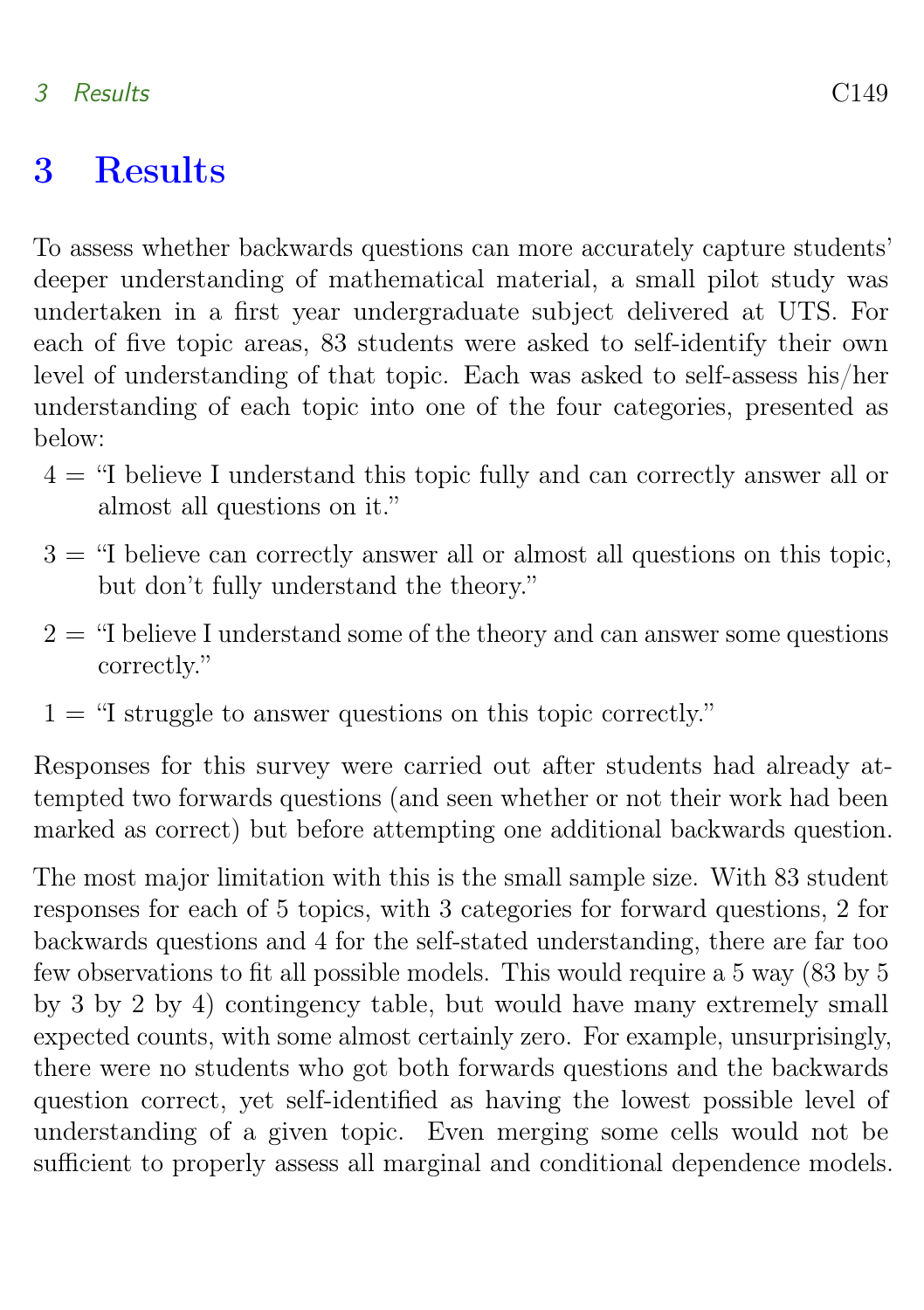#### <span id="page-7-1"></span>3 Results C150

Tests for independence between variables were conducted using the G-test [\[10\]](#page-10-4) with appropriate degrees of freedom. Initially, I collapsed the data on the student and understanding variables and tested for evidence of associations between performance on the forward questions, backwards question and the topic. The saturated model was rejected  $(G^2 \approx 59.98, \chi_{22}^2(59.98) < 0.0001)$ as were those with independence of forward and backwards results, both controlling  $(G^2 \approx 47.22, \chi_{10}^2(47.22) < 0.0001)$  and not controlling for topic  $(G^2 \approx 40.06, \chi_2^2(40.06) < 0.0001$ .) Unsurprisingly, this suggested that there was an association between the number of forwards questions a student had answered correctly and whether or not he/she correctly answered the backwards question. Furthermore, the five topics were seemingly of similar difficulty.

When looking for associations between answering backwards questions and understanding, many categories had to be combined. The data were collapsed on the student and topic variables. Analysing the resulting 3 (forwards) by 2 (backwards) by 4 (understanding) contingency table, all models of independence were rejected — the saturated model, all three partial independence models and all three marginal models all gave  $G<sup>2</sup>$  statistics corresponding to  $p$ -values  $\lt$  0.005.) This gives that, even when controlling for level of performance on the forwards questions, a student's performance on the backwards question is not independent of his/her topic understanding. Critically, this suggests that a student's ability to answer these conceptually-harder questions correctly is significantly correlated to his/her topic understanding.

<span id="page-7-0"></span>It should be noted that the contingency table for this has 4 of its 24 cells with expected counts below 5. It is often suggested that, when using the Pearson statistic for such situations, no more than 20% of cells should have such low counts [\[7\]](#page-10-5), and ideally many fewer than that. Use of the G-statistic is preferred in this situation [\[4\]](#page-10-6). In any case, combining the lowest two categories of understanding, 1 and 2, got around this issue and did not change the conclusion. The original uncombined data have been presented here.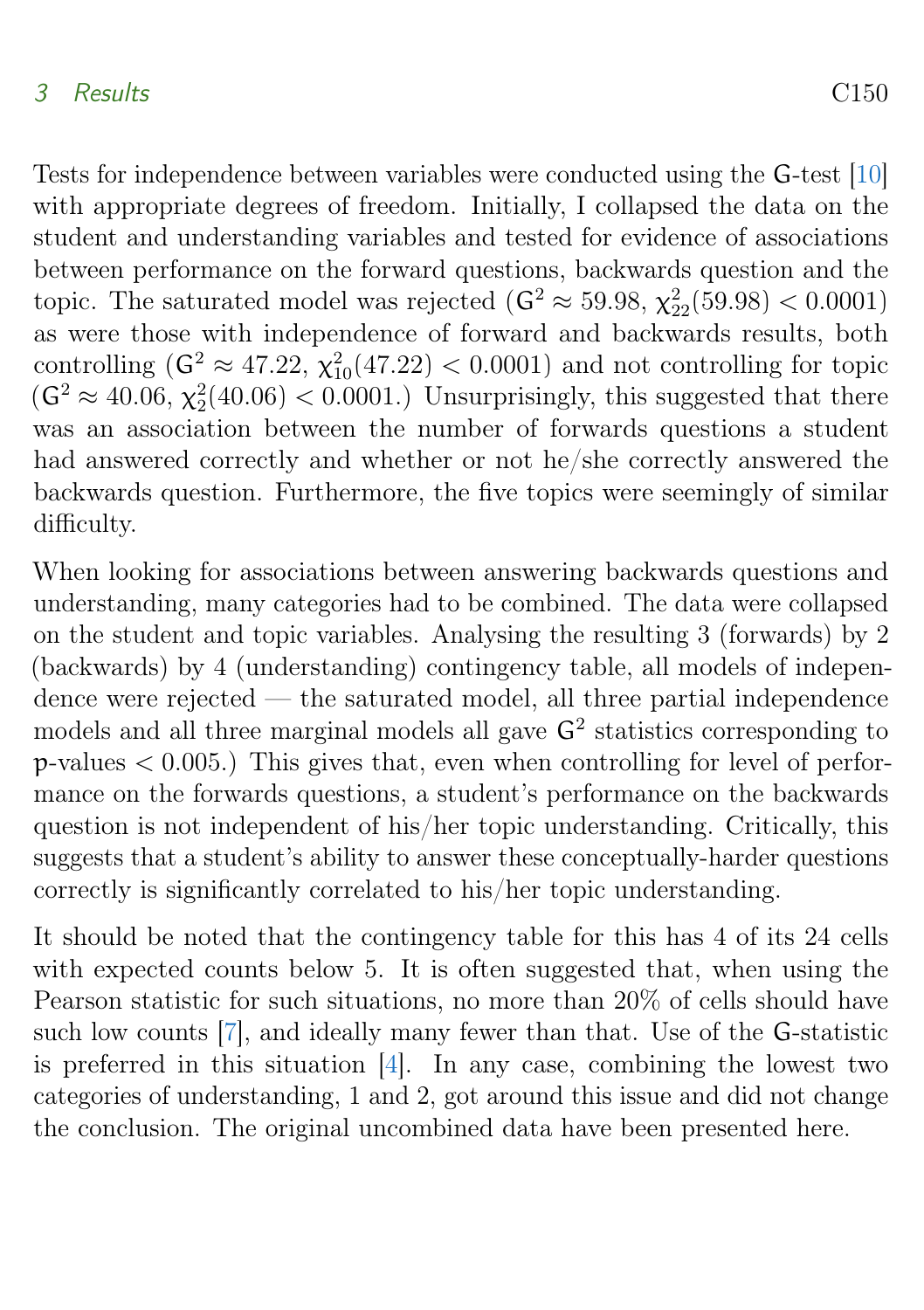<span id="page-8-0"></span>Table 2: Data for number of students organised by their self-stated level of topic understanding (1, 2, 3 or 4), plus by the number of forwards (zero, one or two) questions and the number of backwards (zero or one) questions they answered correctly. In brackets are the expected cell counts under the null model of complete independence (to 2 decimal places.)

| Understanding |      |                  |        |                  |                |                  |         |                  |        |
|---------------|------|------------------|--------|------------------|----------------|------------------|---------|------------------|--------|
|               |      | <b>Backwards</b> |        | <b>Backwards</b> |                | <b>Backwards</b> |         | <b>Backwards</b> |        |
|               |      | Zero             | One    | Zero             | One            | Zero             | One     | Zero             | One    |
|               | Zero | 24               |        | 26               | 3              | 23               | 6       | 21               | 3      |
|               |      | (6.60)           | (2.15) | (13.59)          | (4.43)         | (37.58)          | (12.25) | (25.19)          | (8.21) |
| Forwards      | One  |                  |        | 18               | 5              | 71               | 13      | 41               | 15     |
|               |      | (10.68)          | (3.48) | (22.00)          | (7.17)         | (60.81)          | (19.82) | (40.76)          | 13.28) |
|               | Two  |                  |        |                  | $\overline{2}$ | 50               | 25      | 15               | 31     |
|               |      | (7.62)           | (2.48) | 15.69)           | (5.11)         | (43.39)          | (14.14) | (29.08)          | (9.48) |

# 4 Conclusions

Although the quantitative analyses presented here are relatively small in scope, some striking findings stand out. It has to be acknowledged, of course, that reliance upon students' self-identified understanding is less than ideal, as it is well-documented that there are often inherent biases in such evaluations [\[5\]](#page-10-7). Despite these limitations, it is interesting to note that many students are able to accurately tell the difference between having fully mastered material and merely being able to answer questions on it, despite incomplete understanding.

Consider the comparison of the students who believe they can answer most questions correctly, but who may or may not state that they fully understand the underlying mathematical theory. Controlling for the level of performance on the two backwards questions, a student was more than twice as likely to answer the backwards question correctly if he/she had stated level 4 of understanding, compared to only level 3. The implication of this is that, if questions are only ever asked forwards, an assessor may fail to differentiate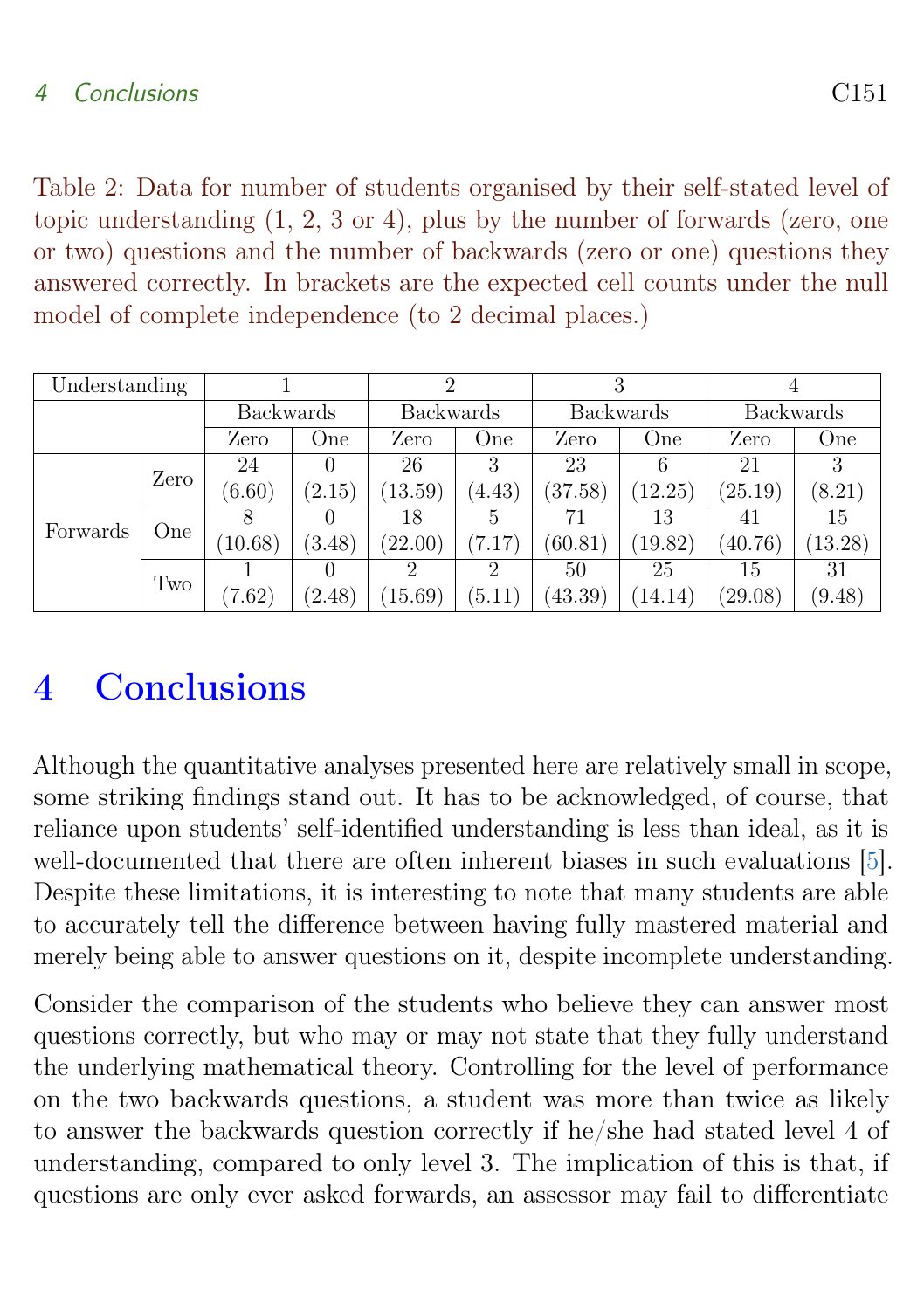### References C152

between a student with complete understanding of the concepts and one who has mastered or memorised a routine, but with incomplete understanding of why he/she is performing the calculations. This is not simply an issue of assessment or fair allocation of marks. If students know that all questions will be asked in a similar fashion, many may not feel incentivised to understand the material fully when partially-understood rote learnt routines may well suffice for maximum marks. Few would believe that this is a desirable outcome. I would argue that, if the primary purpose of assessment is to encourage and reward deeper comprehension of mathematical concepts, then less traditionally structured backwards questions may well achieve this outcome for more students than for those tested purely on forwards questions. The challenge, therefore, is on educators and assessors to be more creative and less predictable in problem formulation and examination.

# <span id="page-9-0"></span>**References**

- <span id="page-9-3"></span>[1] Khan academy. expected value. URL: [https://www.khanacademy.org/math/statistics](https://www.khanacademy.org/math/statistics-probability/random-variables-stats-library/random-variables-discrete/e/expected_value)[probability/random-variables-stats-library/random](https://www.khanacademy.org/math/statistics-probability/random-variables-stats-library/random-variables-discrete/e/expected_value)[variables-discrete/e/expected\\_value](https://www.khanacademy.org/math/statistics-probability/random-variables-stats-library/random-variables-discrete/e/expected_value). [C146](#page-3-1)
- <span id="page-9-2"></span>[2] Mark Asiala, Anne Brown, David J. Devries, Ed Dubinsky, David Mathews, and Karen Thomas. A framework for research and curriculum development in undergraduate mathematics education. Maa Notes, pages 37–54, 1997. [C146](#page-3-1)

<span id="page-9-1"></span>[3] I. Chubb. Science, technology, engineering and mathematics in the national interest: a strategic approach. Australian Government, Canberra, 7 2013. URL: [http://www.chiefscientist.gov.au/2013/07/science](http://www.chiefscientist.gov.au/2013/07/science-technology-engineering-and-mathematics-in-the-national-interest-a-strategic-approach/)[technology-engineering-and-mathematics-in-the-national](http://www.chiefscientist.gov.au/2013/07/science-technology-engineering-and-mathematics-in-the-national-interest-a-strategic-approach/)[interest-a-strategic-approach/](http://www.chiefscientist.gov.au/2013/07/science-technology-engineering-and-mathematics-in-the-national-interest-a-strategic-approach/). [C144](#page-1-1)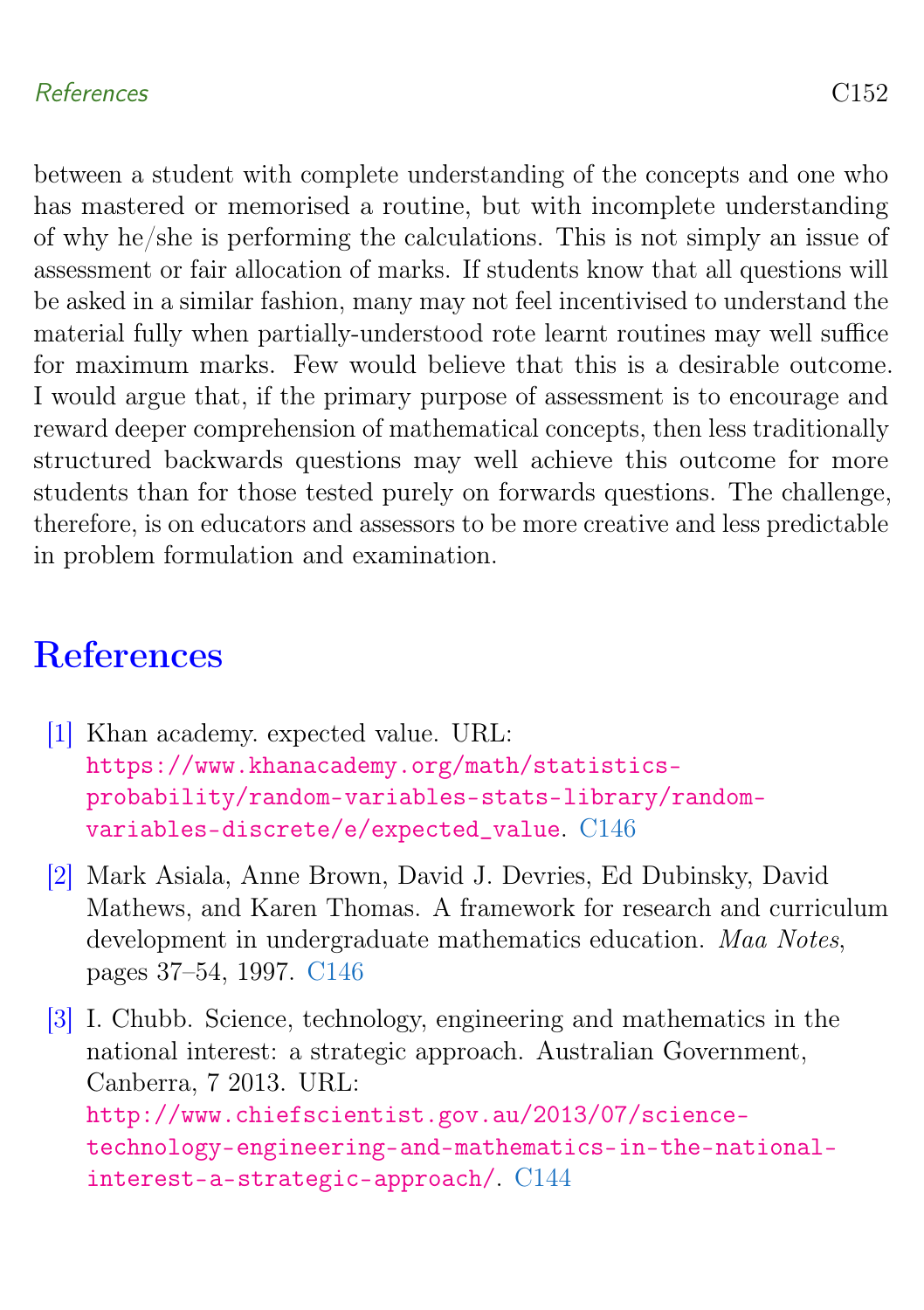### References C153

- <span id="page-10-6"></span>[4] Ted Dunning. Accurate methods for the statistics of surprise and coincidence. Computational Linguistics, 19(1):61–74, 1993. [C150](#page-7-1)
- <span id="page-10-7"></span>[5] Justin Kruger and David Dunning. Unskilled and unaware of it: How difficulties in recognizing one's own incompetence lead to inflated self-assessments. Journal of Personality and Social Psychology, 77(6):1121–1134, 1999. doi[:10.1037/0022-3514.77.6.1121.](https://doi.org/10.1037/0022-3514.77.6.1121) [C151](#page-8-0)
- <span id="page-10-3"></span>[6] Fengshan Liu. 14 - teaching inverse problems in undergraduate level mathematics, modelling and applied mathematics courses. In Qi-Xiao Ye, Werner Blum, Ken Houston, and Qi-Yuan Jiang, editors, Mathematical Modelling in Education and Culture, pages 165–172. Woodhead Publishing, 2003. doi[:10.1533/9780857099556.4.165.](https://doi.org/10.1533/9780857099556.4.165) [C146](#page-3-1)
- <span id="page-10-5"></span>[7] David S. Moore, George P. McCabe, and Bruce A. Craig. Introduction to the Practice of Statistics. W. H. Freeman and Company, New York, 6th edition, 2009. [C150](#page-7-1)
- <span id="page-10-2"></span>[8] Terezinha Nunes, Peter Bryant, Rossana Barros, and Kathy Sylva. The relative importance of two different mathematical abilities to mathematical achievement. British Journal of Educational Psychology, 82(1):136–156, 2012. doi[:10.1111/j.2044-8279.2011.02033.x.](https://doi.org/10.1111/j.2044-8279.2011.02033.x) [C145](#page-2-0)
- <span id="page-10-0"></span>[9] L. J. Rylands and C. Coady. Performance of students with weak mathematics in first-year mathematics and science. International Journal of Mathematical Education in Science and Technology, 40(6):741–753, 2009. doi[:10.1080/00207390902914130.](https://doi.org/10.1080/00207390902914130) [C144](#page-1-1)
- <span id="page-10-4"></span>[10] R. R. Sokal and F. J. Rohlf. Biometry: The Principles and Practice of Statistics in Biological Research. W. H. Freeman and Company, New York, 2nd edition, 1981. [C150](#page-7-1)
- <span id="page-10-1"></span>[11] Arathi Sriprakash, Helen Proctor, and Betty Hu. Visible pedagogic work: parenting, private tutoring and educational advantage in australia. Discourse: Studies in the Cultural Politics of Education, 37(3):426–441, 2016. doi[:10.1080/01596306.2015.1061976.](https://doi.org/10.1080/01596306.2015.1061976) [C145](#page-2-0)